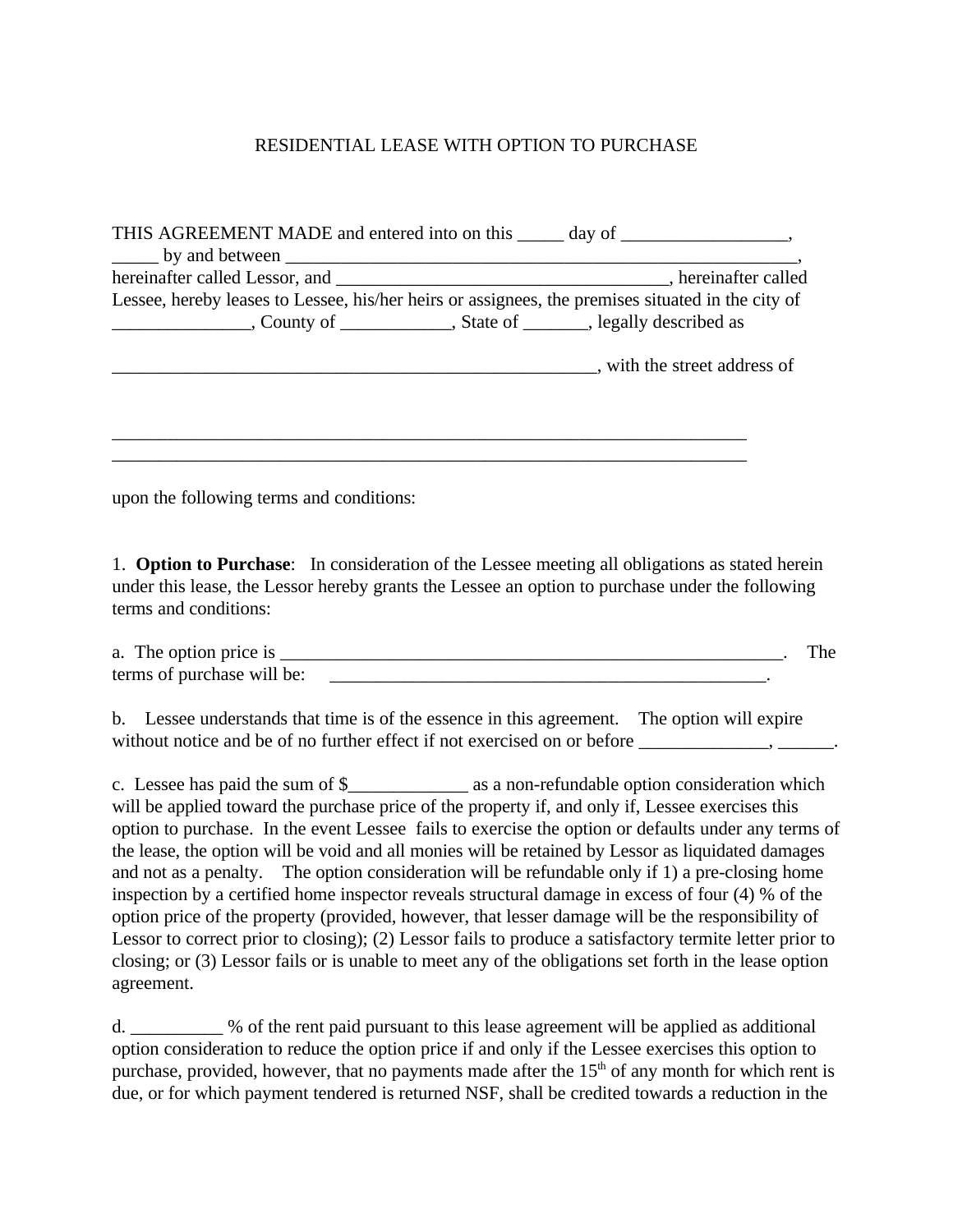option price.

\_\_\_\_\_\_\_\_\_\_\_\_\_\_.

e. The option shall be exercised by mailing or delivering written notice to the Lessor prior to the expiration of this agreement. Notice, if mailed, shall be by certified mail, postage prepaid, to the Lessor at the address set forth below, and shall be deemed to have been given upon the day shown on the postmark of the envelope in which such notice is mailed.

f. This purchase option is not contingent upon Lessee's ability to obtain financing from a lender.

2. **Personal Property**: Said lease shall include the following personal property:

\_\_\_\_\_\_\_\_\_\_\_\_\_\_\_\_\_\_\_\_\_\_\_\_\_\_\_\_\_\_\_\_\_\_\_\_\_\_\_\_\_\_\_\_\_\_\_\_\_\_\_\_\_\_\_\_\_\_\_\_\_\_\_\_\_\_\_\_

3. **Term**: The term hereof shall commence on  $\qquad \qquad$ , and continue for a period of

4. **Rent**: Rent shall be \$\_\_\_\_\_\_ per month, payable in advance, upon the first day of each calendar month to Lessor or his or her authorized agent at the following address:

\_\_\_\_\_\_\_\_\_\_\_\_\_\_\_\_\_\_\_\_\_\_\_\_\_\_\_\_\_\_\_\_\_\_\_\_\_\_\_\_\_\_\_\_\_\_\_\_\_\_\_\_\_\_\_\_\_\_\_\_\_\_\_\_\_\_\_\_

In the event the rental payment is not received within five (5) days after the due date, Lessee agrees to pay a late charge of \$\_\_\_\_\_\_\_\_\_\_ plus interest at \_\_\_\_\_\_% per annum on the delinquent amount. If payment is not received by the  $15<sup>th</sup>$  of any month for which rent is due, the payment will be subject to an additional late fee of \$\_\_\_\_\_\_ and will not be applied as an additional consideration towards the option price of the property. Any check tendered in payment of rent that is returned NSF will be subject to a service charge of \$\_\_\_\_\_\_\_ and will not be applied as an additional consideration towards the option price of the property.

5. **Utilities**: Lessee shall be responsible for the payment of all utilities and services.

6. **Use**: The premises shall be used as a residence and for no other purpose without prior written consent of Lessor.

7. **Maintenance, Repairs or Alterations**: Lessee shall maintain the premises in a clean and sanitary manner including all equipment, appliances, furniture and furnishings therein, and shall surrender the same at termination thereof, in as good condition as received, normal wear and tear excepted. Lessee shall be responsible for damages caused by his/her negligence and that of his/her family, or invitees or guests. Lessee shall maintain any surrounding grounds, including lawns and shrubbery, and keep the same clear of rubbish and weeds, if such grounds are part of the premises and are exclusively for use of the Lessee. Lessee shall make no alterations to the buildings or improvements on the Premises or construct any building or make any other improvements on the Premises without the prior written consent of Lessor. Any and all alterations, changes, and/or improvements built, constructed or placed on the Premises by Lessee shall, unless otherwise provided by written agreement between Lessor and Lessee, are and will become the property of Lessor and remain on the Premises at the expiration or earlier termination of this Agreement.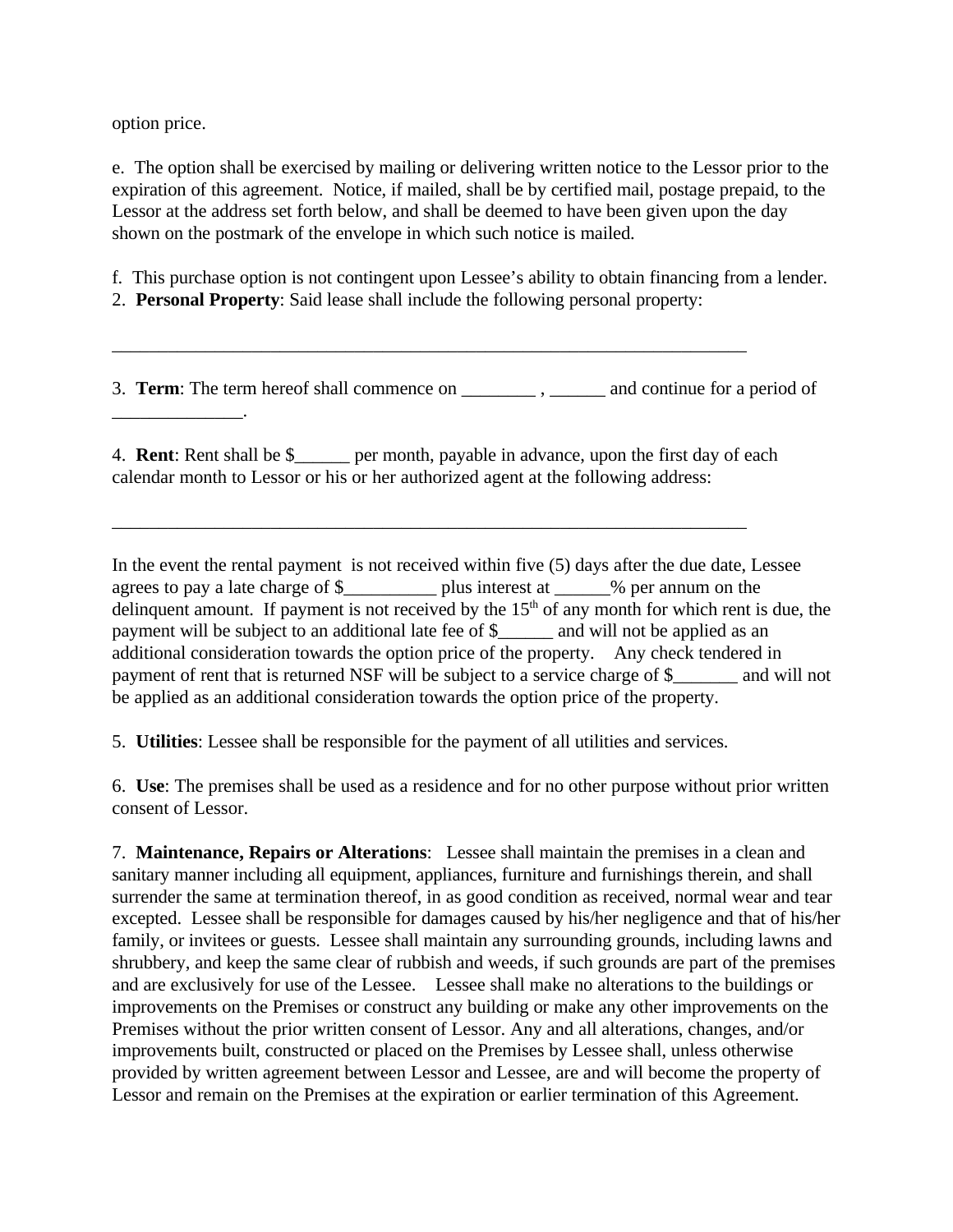8. **Entry and Inspection**: Lessee shall permit Lessor or Lessor's agents to enter the premises at reasonable times and upon reasonable notice for the purpose of inspecting the premises or for making necessary repairs.

9. **Possession**: If Lessor is unable to deliver possession of the premises at the commencement hereof, Lessor shall not be liable for any damage caused thereby nor shall this agreement be void or voidable, but Lessee shall not be liable for any rent until possession is delivered. Lessee may terminate this agreement if possession is not delivered within \_\_\_\_ days of the commencement of the term hereof.

10. **Security/Damage Deposit**: The security deposit of \$\_\_\_\_\_\_\_ shall secure the performance of the Lessee's obligations hereunder. Lessor may apply all or portions of said deposit on account of Lessee's obligations hereunder. Upon exercise of the option, Lessor shall credit said deposit towards the purchase price of the property**.** .

**11. Deposit Funds**: In the event Lessee does not exercise the purchase option, any returnable portion of the security/damage deposit shall be refunded within fifteen (15) days from the date possession is delivered to Lessor or his/her authorized agent.

12. **Attorney Fees:** The prevailing party shall be entitled to all costs incurred in connection with any legal action brought by either party to enforce the terms hereof or relating to the demised premises, including reasonable attorneys' fees.

13. **Notices:** Any notice which either party may or is required to give may be given by mailing the same, postage prepaid, to Lessee or at such other places as may be designated by the parties from time to time.

14. **Heirs, Assigns, Successors:** This lease and option shall include and insure to and bind the heirs, executors, administrators, successors, and assigns of the respective parties hereto.

15. **Default:** If Lessee shall fail to pay rent when due or perform any term hereof after not less than three (3) days written notice of such default given in the manner required by law, the Lessor at his/her option may terminate all rights of the Lessee hereunder, unless Lessee, within said time, shall cure such default. If Lessee abandons or vacates the property while in default of payment of rent, Lessor may consider any property left on premises to be abandoned and may dispose of the same in any manner allowed by law. In the event the Lessor reasonably believes that such abandoned property has not value, it may be discarded.

16. **Encumbrances**: Lessee shall take title to the property subject to: a) Real Estate Taxes not yet due and 2) Covenants, conditions, restrictions, reservations, rights, rights of way, and easements of record, if any.

17. **Examination of Title:** Lessee shall have fifteen (15) days from the date of receipt of title report to examine the title to the property and to report, in writing, any valid objections thereto. Any exceptions to the title which would be disclosed by examination of the records shall be